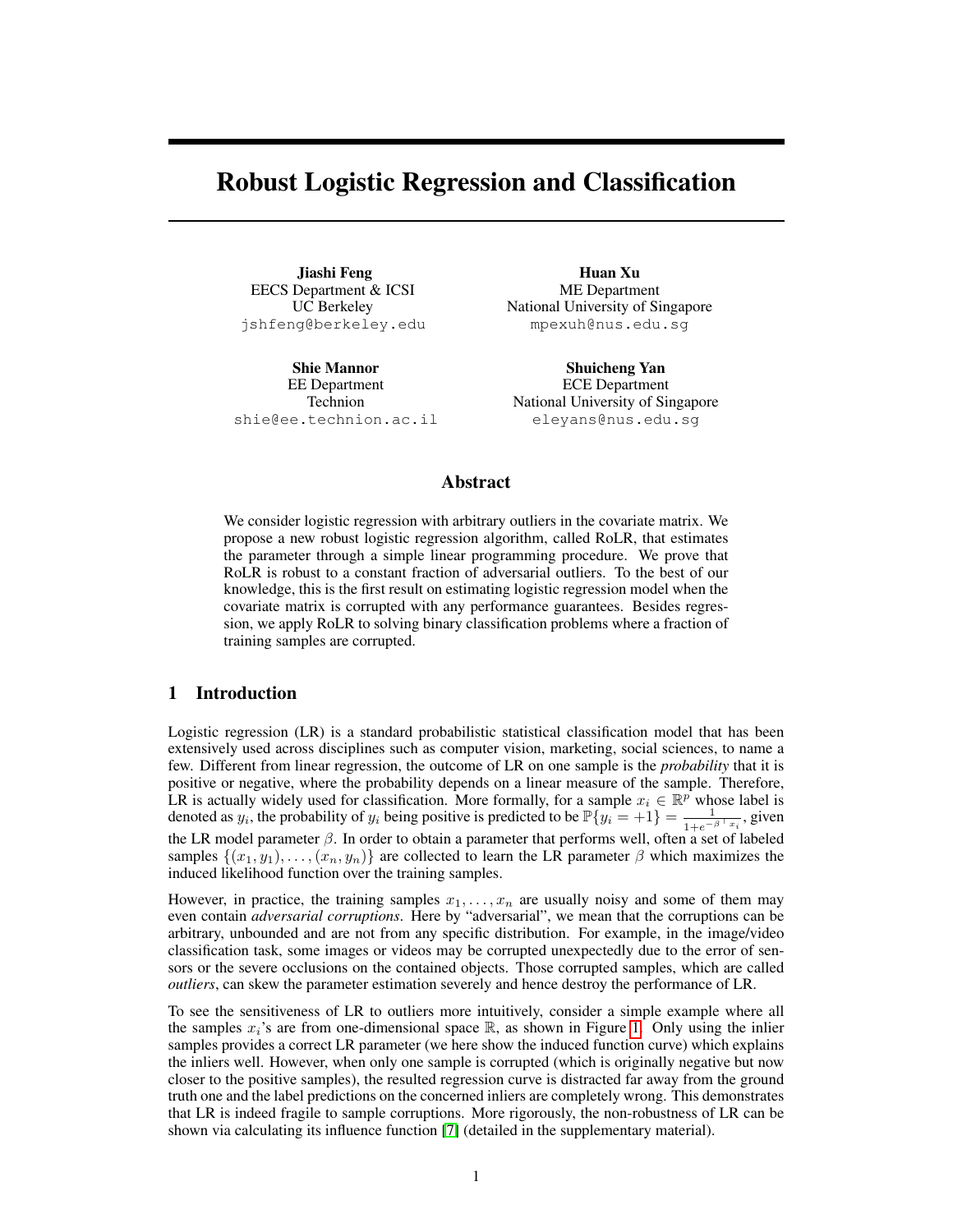

Figure 1: The estimated logistic regression curve (red solid) is far away from the correct one (blue dashed) due to the existence of just one outlier (red circle).

As Figure 1 demonstrates, the maximal-likelihood estimate of LR is extremely sensitive to the presence of anomalous data in the sample. Pregibon also observed this non-robustness of LR in [14]. To solve this important issue of LR, Pregibon [14], Cook and Weisberg [4] and Johnson [9] proposed procedures to identify observations which are influential for estimating  $\beta$  based on certain outlyingness measure. Stefanski *et al.* [16, 10] and Bianco *et al.* [2] also proposed robust estimators which, however, require to robustly estimating the covariate matrix or boundedness on the outliers. Moreover, the breakdown point<sup>1</sup> of those methods is generally inversely proportional to the sample dimensionality and diminishes rapidly for high-dimensional samples.

We propose a new robust logistic regression algorithm, called RoLR, which optimizes a *robustified* linear correlation between response y and linear measure  $\langle \beta, x \rangle$  via an efficient linear programmingbased procedure. We demonstrate that the proposed RoLR achieves robustness to arbitrarily covariate corruptions. Even when a constant fraction of the training samples are corrupted, RoLR is still able to learn the LR parameter with a non-trivial upper bound on the error. Besides this theoretical guarantee of RoLR on the parameter estimation, we also provide the empirical and population risks bounds for RoLR. Moreover, RoLR only needs to solve a linear programming problem and thus is scalable to large-scale data sets, in sharp contrast to previous LR optimization algorithms which typically resort to (computationally expensive) iterative reweighted method [11]. The proposed RoLR can be easily adapted to solving binary classification problems where corrupted training samples are present. We also provide theoretical classification performance guarantee for RoLR. Due to the space limitation, we defer all the proofs to the supplementary material.

## 2 Related Works

Several previous works have investigated multiple approaches to robustify the logistic regression (LR) [15, 13, 17, 16, 10]. The majority of them are M-estimator based: minimizing a complicated and more robust loss function than the standard loss function (negative log-likelihood) of LR. For example, Pregiobon [15] proposed the following M-estimator:

$$
\hat{\beta} = \arg\min_{\beta} \sum_{i=1}^{n} \rho(\ell_i(\beta)),
$$

where  $\ell_i(\cdot)$  is the negative log-likelihood of the *i*th sample  $x_i$  and  $\rho(\cdot)$  is a Huber type function [8] such as

$$
\rho(t) = \begin{cases} t, & \text{if } t \le c, \\ 2\sqrt{tc} - c, & \text{if } t > c, \end{cases}
$$

with  $c$  a positive parameter. However, the result from such estimator is not robust to outliers with high leverage covariates as shown in [5].

<sup>&</sup>lt;sup>1</sup>It is defined as the percentage of corrupted points that can make the output of an algorithm arbitrarily bad.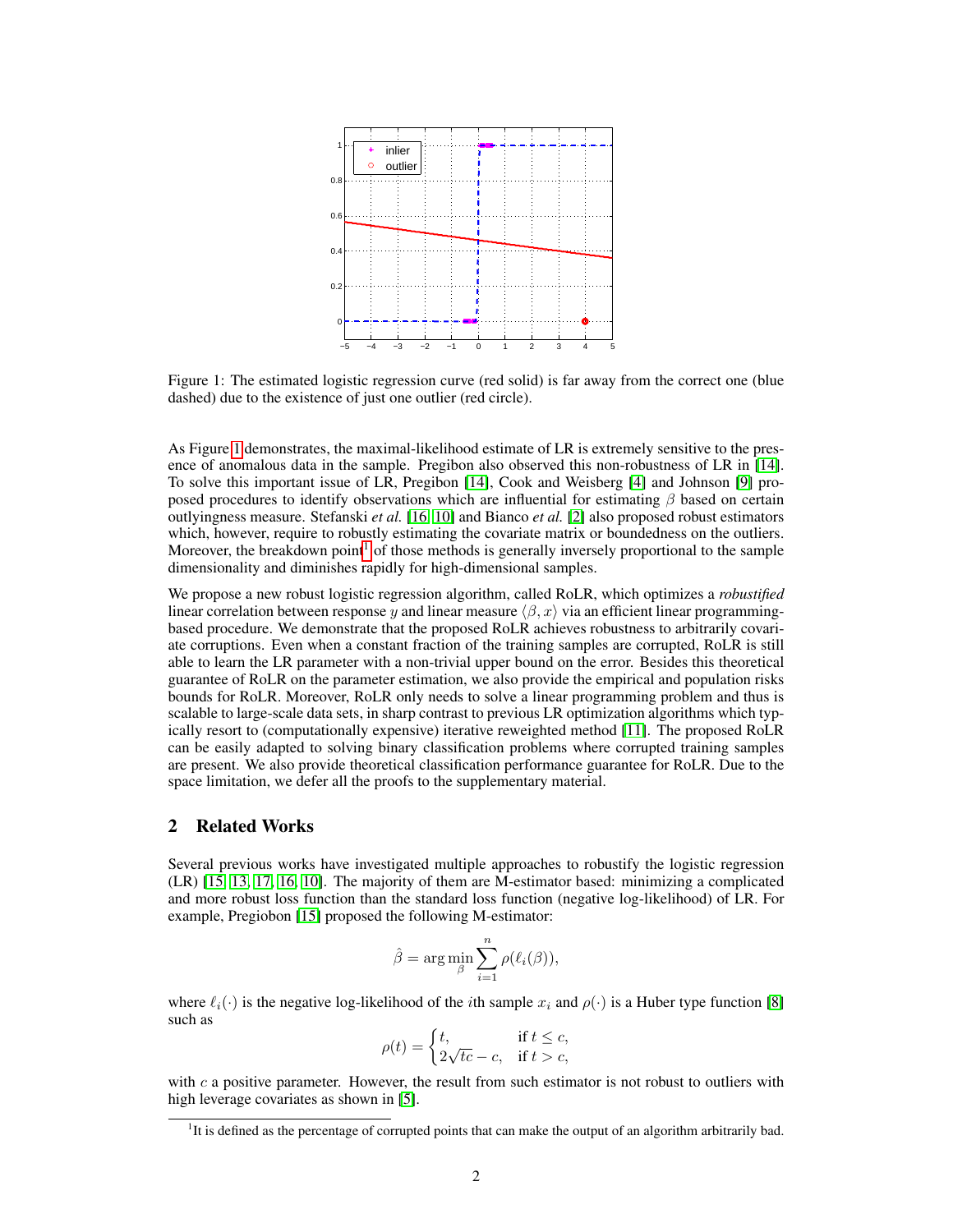Recently, Ding *et al* [6] introduced the T-logistic regression as a robust alternative to the standard LR, which replaces the exponential distribution in LR by t-exponential distribution family. However, T-logistic regression only guarantees that the output parameter converges to a local optimum of the loss function instead of converging to the ground truth parameter.

Our work is largely inspired by following two recent works [3, 13] on robust sparse regression. In [3], Chen *et al.* proposed to replace the standard vector inner product by a trimmed one, and obtained a novel linear regression algorithm which is robust to unbounded covariate corruptions. In this work, we also utilize this simple yet powerful operation to achieve robustness. In [13], a convex programming method for estimating the sparse parameters of logistic regression model is proposed:

$$
\max_{\beta} \sum_{i=1}^{m} y_i \langle x_i, \beta \rangle, \text{ s.t. } ||\beta||_1 \leq \sqrt{s}, ||\beta|| \leq 1,
$$

where s is the sparseness prior parameter on  $\beta$ . However, this method is not robust to corrupted covariate matrix. Few or even one corrupted sample may dominate the correlation in the objective function and yield arbitrarily bad estimations. In this work, we propose a robust algorithm to remedy this issue.

## 3 Robust Logistic Regression

#### 3.1 Problem Setup

We consider the problem of logistic regression (LR). Let  $S^{p-1}$  denote the unit sphere and  $B_2^p$  denote the Euclidean unit ball in  $\mathbb{R}^p$ . Let  $\beta^*$  be the groundtruth parameter of the LR model. We assume the training samples are covariate-response pairs  $\{(x_i, y_i)\}_{i=1}^{n+n_1} \subset \mathbb{R}^p \times \{-1, +1\}$ , which, if not corrupted, would obey the following LR model:

$$
\mathbb{P}\{y_i = +1\} = \tau(\langle \beta^*, x_i \rangle + v_i),\tag{1}
$$

where the function  $\tau(\cdot)$  is defined as:  $\tau(z) = \frac{1}{1+e^{-z}}$ . The additive noise  $v_i \sim \mathcal{N}(0, \sigma_e^2)$  is an i.i.d. Gaussian random variable with zero mean and variance of  $\sigma_e^2$ . In particular, when we consider the noiseless case, we assume  $\sigma_e^2 = 0$ . Since LR only depends on  $\langle \beta^*, x_i \rangle$ , we can always scale the samples  $x_i$  to make the magnitude of  $\beta^*$  less than 1. Thus, without loss of generality, we assume that  $\beta^* \in S^{p-1}$ .

Out of the  $n + n_1$  samples, a constant number  $(n_1)$  of the samples may be adversarially corrupted, and we make no assumptions on these outliers. Throughout the paper, we use  $\lambda \triangleq \frac{n_1}{n_1}$  to denote the outlier fraction. We call the remaining *n* non-corrupted samples "authentic" samples, which obey the following standard sub-Gaussian design [12, 3].

**Definition 1** (Sub-Gaussian design). We say that a random matrix  $X = [x_1, \ldots, x_n] \in \mathbb{R}^{p \times n}$  is  $sub-Gaussian$  with parameter  $(\frac{1}{n}\Sigma_x, \frac{1}{n}\sigma_x^2)$  if: (1) each column  $x_i \in \mathbb{R}^p$  is sampled independently *from a zero-mean distribution with covariance*  $\frac{1}{n}\Sigma_x$ , and (2) for any unit vector  $u \in \mathbb{R}^p$ , the random variable  $u^\top x_i$  is sub-Gaussian with parameter<sup>2</sup>  $\frac{1}{\sqrt{n}}\sigma_x$ .

The above sub-Gaussian random variables have several nice concentration properties, one of which is stated in the following Lemma [12].

**Lemma 1** (Sub-Gaussian Concentration [12]). Let  $X_1, \ldots, X_n$  be *n i.i.d.* zero-mean sub-*Gaussian concentration*  $[12]$ , *Let*  $X_1, \ldots, X_n$  be *n i.i.d. zero-mean sub- Gaussian random variables with parameter*  $\sigma_x/\sqrt{n}$  *and variance at most*  $\sigma_x^2/n$ . Then we have  $\left|\sum_{i=1}^n X_i^2 - \sigma_x^2\right| \leq c_1 \sigma_x^2 \sqrt{\frac{\log p}{n}}$ , with probability of at least  $1 - p^{-2}$  for some absolute constant  $c_1$ .

Based on the above concentration property, we can obtain following bound on the magnitude of a collection of sub-Gaussian random variables [3].

**Lemma 2.** *Suppose*  $X_1, \ldots, X_n$  *are n independent sub-Gaussian random variables with parameter* **Example 2.** Suppose  $X_1, \ldots, X_n$  are *n* independent sub-Gaussian random variables with parameter  $\sigma_x/\sqrt{n}$ . Then we have  $\max_{i=1,\ldots,n}|X_i| \leq 4\sigma_x\sqrt{(\log n + \log p)/n}$  with probability of at least  $1-p^{-2}$ .

<sup>&</sup>lt;sup>2</sup>Here, the *parameter* means the sub-Gaussian norm of the random variable Y,  $||Y||_{\psi_2}$  =  $\sup_{q\geq 1} q^{-1/2} (\mathbb{E}|Y|^q)^{1/q}.$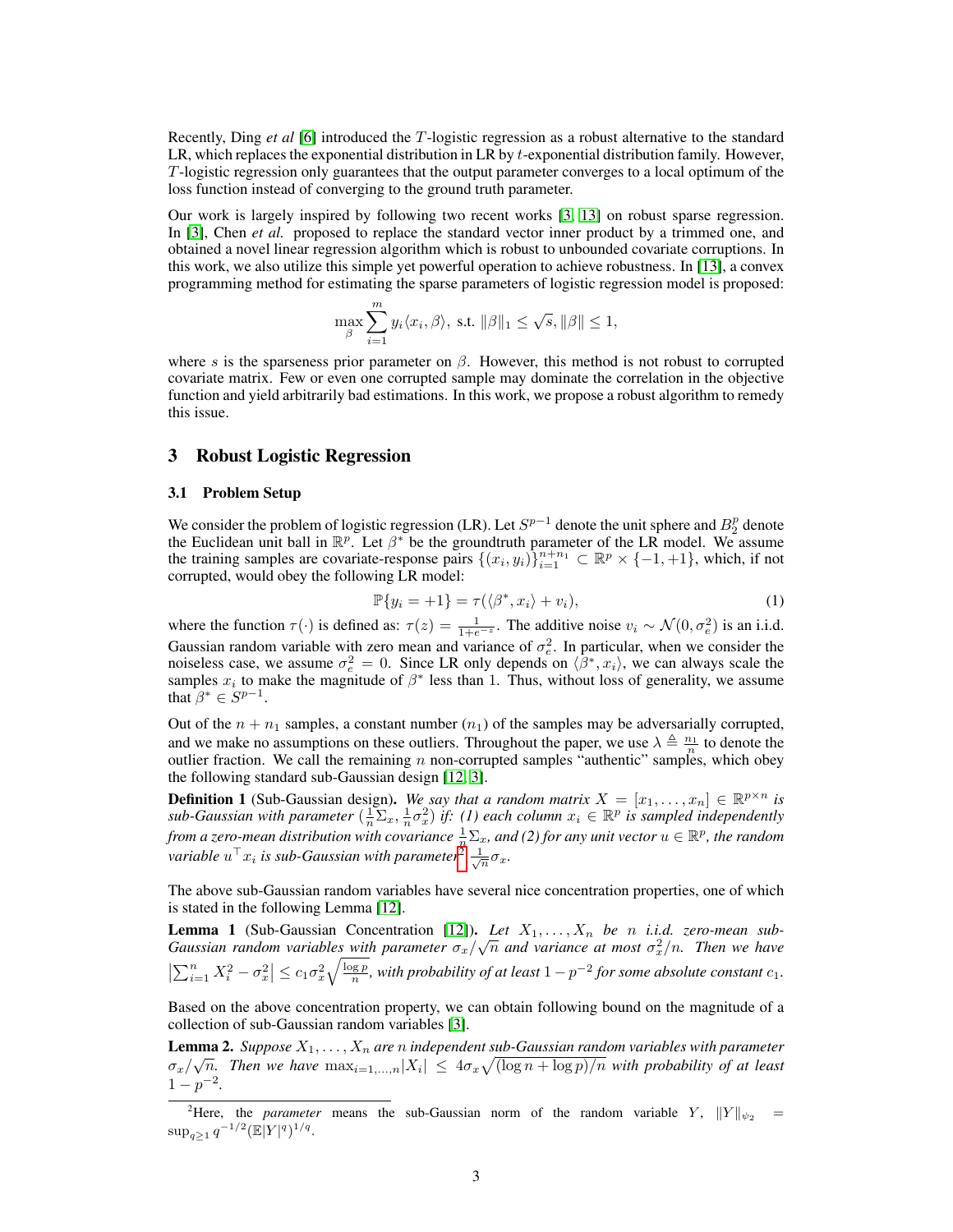Also, this lemma provides a rough bound on the magnitude of inlier samples, and this bound serves as a threshold for pre-processing the samples in the following RoLR algorithm.

#### 3.2 RoLR Algorithm

We now proceed to introduce the details of the proposed Robust Logistic Regression (RoLR) algorithm. Basically, RoLR first removes the samples with overly large magnitude and then maximizes a trimmed correlation of the remained samples with the estimated LR model. The intuition behind the RoLR maximizing the trimmed correlation is: if the outliers have too large magnitude, they will not contribute to the correlation and thus not affect the LR parameter learning. Otherwise, they have bounded affect on the LR learning (which actually can be bounded by the inlier samples due to our adopting the trimmed statistic). Algorithm 1 gives the implementation details of RoLR.

### Algorithm 1 RoLR

**Input**: Contaminated training samples  $\{(x_1, y_1), \ldots, (x_{n+n_1}, y_{n+n_1})\}$ , an upper bound on the number of outliers  $n_1$ , number of inliers n and sample dimension p.

**Initialization:** Set  $T = 4\sqrt{\log p/n + \log n/n}$ .

**Preprocessing**: Remove samples  $(x_i, y_i)$  whose magnitude satisfies  $||x_i|| \geq T$ . Solve the following linear programming problem (see Eqn. (3)):

$$
\hat{\beta} = \underset{\beta \in B_2^p}{\arg \max} \sum_{i=1}^n [y \langle \beta, x \rangle]_{(i)}.
$$

Output:  $\hat{\beta}$ .

Note that, within the RoLR algorithm, we need to optimize the following sorted statistic:

$$
\max_{\beta \in B_2^p} \sum_{i=1}^n [y \langle \beta, x \rangle]_{(i)}.
$$
\n(2)

where  $[\cdot]_{(i)}$  is a sorted statistic such that  $[z]_{(1)} \leq [z]_{(2)} \leq \ldots \leq [z]_{(n)}$ , and z denotes the involved variable. The problem in Eqn. (2) is equivalent to minimizing the summation of top  $n$  variables, which is a convex one and can be solved by an off-the-shelf solver (such as CVX). Here, we note that it can also be converted to the following linear programming problem (with a quadratic constraint), which enjoys higher computational efficiency. To see this, we first introduce auxiliary variables  $t_i \in \{0,1\}$  as indicators of whether the corresponding terms  $y_i(\beta, -x_i)$  fall in the smallest n ones. Then, we write the problem in Eqn. (2) as

$$
\max_{\beta \in B_2^p} \min_{t_i} \sum_{i=1}^{n+n_1} t_i \cdot y_i \langle \beta, x_i \rangle
$$
, s.t. 
$$
\sum_{i=1}^{n+n_1} t_i \le n, 0 \le t_i \le 1.
$$

Here the constraints of  $\sum_{i=1}^{n+n_1} t_i \leq n, 0 \leq t_i \leq 1$  are from standard reformulation of  $\sum_{i=1}^{n+n_1} t_i =$  $n, t_i \in \{0, 1\}$ . Now, the above problem becomes a max-min linear programming. To decouple the variables  $\beta$  and  $t_i$ , we turn to solving the dual form of the inner minimization problem. Let  $\nu$ , and  $\xi_i$  be the Lagrange multipliers for the constraints  $\sum_{i=1}^{n+n_1} t_i \leq n$  and  $t_i \leq 1$  respectively. Then the dual form w.r.t.  $t_i$  of the above problem is:

$$
\max_{\beta,\nu,\xi_i} -\nu \cdot n - \sum_{i=1}^{n+n_1} \xi_i, \text{ s.t. } y_i \langle \beta, x_i \rangle + \nu + \xi_i \ge 0, \beta \in B_2^p, \nu \ge 0, \xi_i \ge 0. \tag{3}
$$

Reformulating logistic regression into a linear programming problem as above significantly enhances the scalability of LR in handling large-scale datasets, a property very appealing in practice, since linear programming is known to be computationally efficient and has no problem dealing with up to  $1 \times 10^6$  variables in a standard PC.

#### 3.3 Performance Guarantee for RoLR

In contrast to traditional LR algorithms, RoLR does not perform a maximal likelihood estimation. Instead, RoLR maximizes the correlation  $y_i\langle\beta, x_i\rangle$ . This strategy reduces the computational complexity of LR, and more importantly enhances the robustness of the parameter estimation, using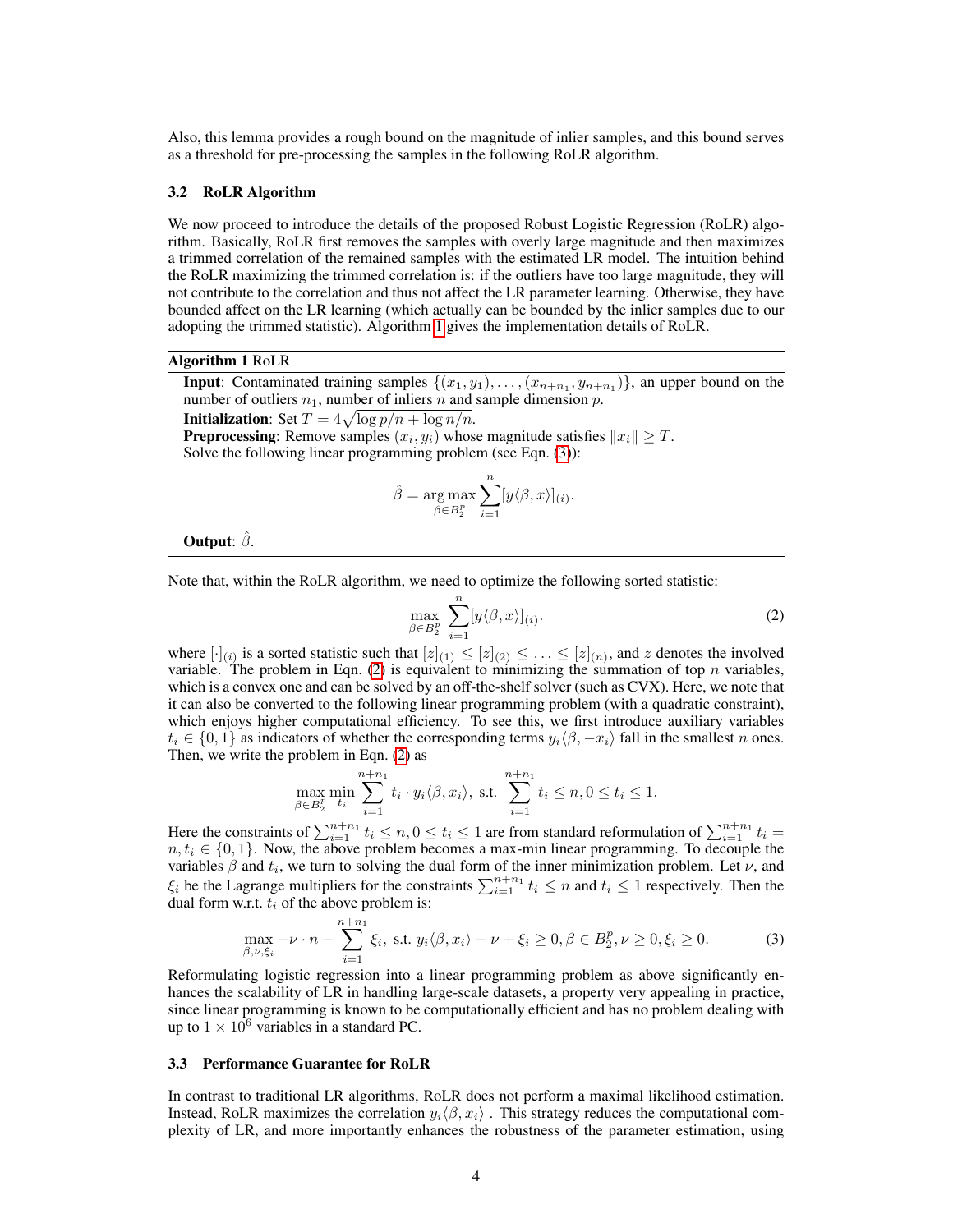the fact that the authentic samples usually have positive correlation between the  $y_i$  and  $\langle \beta, x_i \rangle$ , as described in the following lemma.

**Lemma 3.** *Fix*  $\beta \in S^{p-1}$ *. Suppose that the sample*  $(x, y)$  *is generated by the model described in* (1). The expectation of the product  $y\langle \beta, x \rangle$  is computed as:

$$
\mathbb{E}y\langle \beta, x \rangle = \mathbb{E} \operatorname{sech}^2(g/2),
$$

where  $g \in \mathcal{N}(0, \sigma_x^2 + \sigma_e^2)$  is a Gaussian random variable and  $\sigma_e^2$  is the noise level in (1). Further*more, the above expectation can be bounded as follows,*

$$
\varphi^+(\sigma_e^2, \sigma_x^2) \le \mathbb{E} y \langle \beta, x \rangle \le \varphi^-(\sigma_e^2, \sigma_x^2).
$$

where  $\varphi^+(\sigma_e^2, \sigma_x^2)$  and  $\varphi^-(\sigma_e^2, \sigma_x^2)$  are positive. In particular, they can take the form of  $\varphi^+(\sigma_e^2, \sigma_x^2) = \frac{\sigma_x^2}{3} \operatorname{sech}^2\left(\frac{1+\sigma_e^2}{2}\right)$  and  $\varphi^-(\sigma_e^2, \sigma_x^2) = \frac{\sigma_x^2}{3} + \frac{\sigma_x^2}{6} \operatorname{sech}^2\left(\frac{1+\sigma_e^2}{2}\right)$ .

The following lemma shows the difference of correlations is an effective surrogate for the difference of the LR parameters. Thus we can always minimize the difference of  $\|\hat{\beta}-\beta^*\|$  through maximizing  $\sum_i y_i \langle \hat{\beta}, x_i \rangle.$ 

**Lemma 4.** *Fix*  $\beta \in S^{p-1}$  *as the groundtruth parameter in* (1) *and*  $\beta' \in B_2^p$ . *Denote*  $\eta = \mathbb{E}y\langle \beta, x \rangle$ *. Then*

$$
\mathbb{E}y\langle \beta', x \rangle = \eta \langle \beta, \beta' \rangle,
$$

*and thus,*

$$
\mathbb{E}\left[y\langle \beta, x\rangle - y\langle \beta', x\rangle\right] = \eta(1 - \langle \beta, \beta'\rangle) \ge \frac{\eta}{2} ||\beta - \beta'||_2^2.
$$

Based on these two lemmas, along with some concentration properties of the inlier samples (shown in the supplementary material), we have the following performance guarantee of RoLR on LR model parameter recovery.

**Theorem 1** (RoLR for recovering LR parameter). Let  $\lambda \triangleq \frac{n_1}{n}$  be the outlier fraction,  $\hat{\beta}$  be the *output of Algorithm 1, and*  $\beta^*$  *be the ground truth parameter.* Suppose that there are n authentic *samples generated by the model described in* (1)*. Then we have, with probability larger than* 1 −  $4 \exp(-c_2 n/8)$ ,

$$
\|\hat{\beta}-\beta^*\| \leq 2\lambda \frac{\varphi^-(\sigma_e^2,\sigma_x^2)}{\varphi^+(\sigma_e^2,\sigma_x^2)} + \frac{2(\lambda+4+5\sqrt{\lambda})}{\varphi^+(\sigma_e^2,\sigma_x^2)}\sqrt{\frac{p}{n}} + \frac{8\lambda}{\varphi^+(\sigma_e^2,\sigma_x^2)}\sigma_x^2\sqrt{\frac{\log p}{n} + \frac{\log n}{n}}.
$$

*Here*  $c_2$  *is an absolute constant.* 

**Remark 1.** *To make the above results more explicit, we consider the asymptotic case where*  $p/n \rightarrow$ 0*. Thus the above bounds become*

$$
\|\hat{\beta}-\beta^*\| \leq 2\lambda \frac{\varphi^-(\sigma_e^2,\sigma_x^2)}{\varphi^+(\sigma_e^2,\sigma_x^2)},
$$

*which holds with probability larger than*  $1-4 \exp(-c_2 n/8)$ *. In the noiseless case,* i.e.,  $\sigma_e = 0$ *, and* assuming  $\sigma_x^2 = 1$ , we have  $\varphi^+(\sigma_e^2) = \frac{1}{3} \operatorname{sech}^2\left(\frac{1}{2}\right) \approx 0.2622$  and  $\varphi^-(\sigma_e^2 + 1) = \frac{1}{3} + \frac{1}{6} \operatorname{sech}^2\left(\frac{1}{2}\right) \approx$ 0.4644*. The ratio is*  $\varphi^{-}/\varphi^{+} \approx 1.7715$ *. Thus the bound is simplified to:* 

$$
\|\hat{\beta} - \beta^*\| \lesssim 3.54\lambda.
$$

*Recall that*  $\hat{\beta}, \beta^* \in S^{p-1}$  *and the maximal value of*  $\|\hat{\beta} - \beta^*\|$  *is* 2. *Thus, for the above result to be non-trivial, we need*  $3.54\lambda \leq 2$ *, namely*  $\lambda \leq 0.56$ *. In other words, in the noiseless case, the RoLR is able to estimate the LR parameter with a non-trivial error bound (also known as a "breakdown point") with up to*  $0.56/1.56 \times 100\% = 36\%$  *of the samples being outliers.* 

## 4 Empirical and Population Risk Bounds of RoLR

Besides the parameter recovery, we are also concerned about the prediction performance of the estimated LR model in practice. The standard prediction loss function  $\ell(\cdot, \cdot)$  of LR is a non-negative and bounded function, and is defined as:

$$
\ell((x_i, y_i), \beta) = \frac{1}{1 + \exp\{-y_i \beta^\top x_i\}}.\tag{4}
$$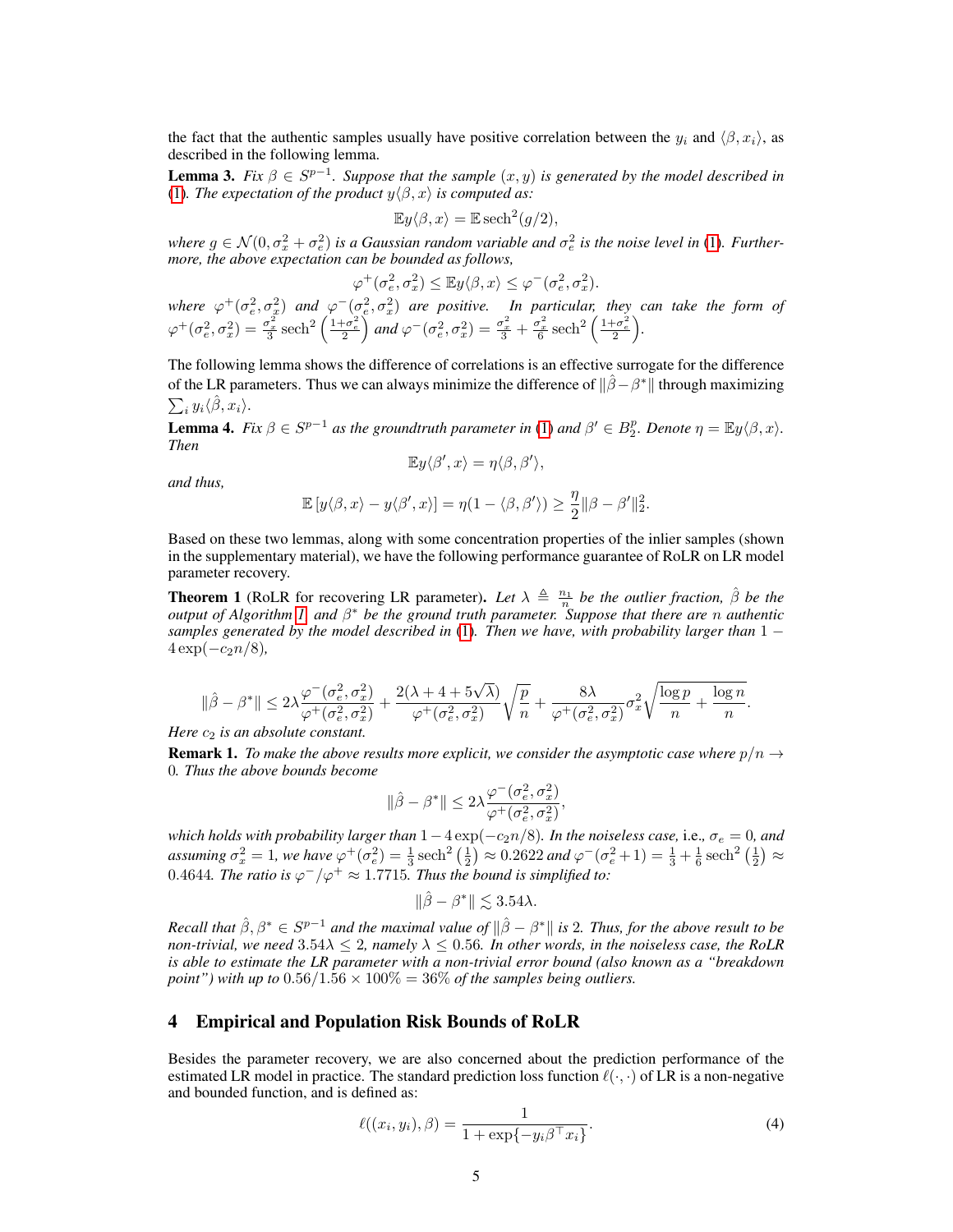The goodness of an LR predictor  $\beta$  is measured by its *population risk*:

$$
R(\beta) = \mathbb{E}_{P(X,Y)} \ell((x,y), \beta),
$$

where  $P(X, Y)$  describes the joint distribution of covariate X and response Y. However, the population risk rarely can be calculated directly as the distribution  $P(X, Y)$  is usually unknown. In practice, we often consider the *empirical risk*, which is calculated over the provided training samples as follows:

$$
R_{\text{emp}}(\beta) = \frac{1}{n} \sum_{i=1}^{n} \ell((x_i, y_i), \beta).
$$

Note that the empirical risk is computed only over the authentic samples, hence cannot be directly optimized when outliers exist.

Based on the bound of  $\|\hat{\beta}-\beta^*\|$  provided in Theorem 1, we can easily obtain the following empirical risk bound for RoLR as the LR loss function given in Eqn. (4) is Lipschitz continuous.

**Corollary 1** (Bound on the empirical risk). Let  $\hat{\beta}$  be the output of Algorithm 1, and  $\beta^*$  be the optimal *parameter minimizing the empirical risk. Suppose that there are* n *authentic samples generated by* the model described in (1). Define  $X \triangleq 4\sigma_x\sqrt{(\log n + \log p)/n}$ . Then we have, with probability *larger than*  $1 - 4 \exp(-c_2 n/8)$ *, the empirical risk of*  $\hat{\beta}$  *is bounded by,* 

$$
R_{\text{emp}}(\hat{\beta}) - R_{\text{emp}}(\beta^*) \leq \qquad X \left\{ 2\lambda \frac{\varphi^-(\sigma_e^2, \sigma_x^2)}{\varphi^+(\sigma_e^2, \sigma_x^2)} + \frac{2(\lambda + 4 + 5\sqrt{\lambda})}{\varphi^+(\sigma_e^2, \sigma_x^2)} \sqrt{\frac{p}{n}} + \frac{8\lambda \sigma_x^2}{\varphi^+(\sigma_e^2, \sigma_x^2)} \sqrt{\frac{\log p}{n} + \frac{\log n}{n}} \right\}.
$$

Given the empirical risk bound, we can readily obtain the bound on the population risk by referring to standard generalization results in terms of various function class complexities. Some widely used complexity measures include the VC-dimension [18] and the Rademacher and Gaussian complexity [1]. Compared with the Rademacher complexity which is data dependent, the VC-dimension is more universal although the resulting generalization bound can be slightly loose. Here, we adopt the VC-dimension to measure the function complexity and obtain the following population risk bound.

**Corollary 2** (Bound on the population risk). Let  $\hat{\beta}$  be the output of Algorithm 1, and  $\beta^*$  be the opti*mal parameter. Suppose the parameter space*  $S^{p-1}$  ∋ *β has finite VC dimension d. There are n authentic samples are generated by the model described in* (1). Define  $X \triangleq 4\sigma_x \sqrt{(\log n + \log p)/n}$ . *Then we have, with high probability larger larger than*  $1 - 4 \exp(-c_2 n/8) - \delta$ , the population risk *of*  $\hat{\beta}$  *is bounded by,* 

$$
R(\hat{\beta}) - R(\beta^*) \le X \left\{ 2\lambda \frac{\varphi^-(\sigma_e^2, \sigma_x^2)}{\varphi^+(\sigma_e^2, \sigma_x^2)} + \frac{2(\lambda + 4 + 5\sqrt{\lambda})}{\varphi^+(\sigma_e^2, \sigma_x^2)} \sqrt{\frac{p}{n}} + \frac{8\lambda\sigma_x^2}{\varphi^+(\sigma_e^2, \sigma_x^2)} \sqrt{\frac{\log p}{n}} + \frac{\log n}{n} + 2c_3 \sqrt{\frac{d + \ln(1/\delta)}{n}} \right\}.
$$

*Here both*  $c_2$  *and*  $c_3$  *are absolute constants.* 

## 5 Robust Binary Classification

#### 5.1 Problem Setup

Different from the sample generation model for LR, in the standard binary classification setting, the label  $y_i$  of a sample  $x_i$  is *deterministically* determined by the sign of the linear measure of the sample  $\langle \beta^*, x_i \rangle$ . Namely, the samples are generated by the following model:

$$
y_i = \text{sign}\left(\langle \beta^*, x_i \rangle + v_i\right). \tag{5}
$$

Here  $v_i$  is a Gaussian noise as in Eqn. (1). Since  $y_i$  is deterministically related to  $\langle \beta^*, x_i \rangle$ , the expected correlation  $\mathbb{E} y \langle \beta, x \rangle$  achieves the maximal value in this setup (ref. Lemma 5), which ensures that the RoLR also performs well for classification. We again assume that the training samples contain  $n$  authentic samples and at most  $n_1$  outliers.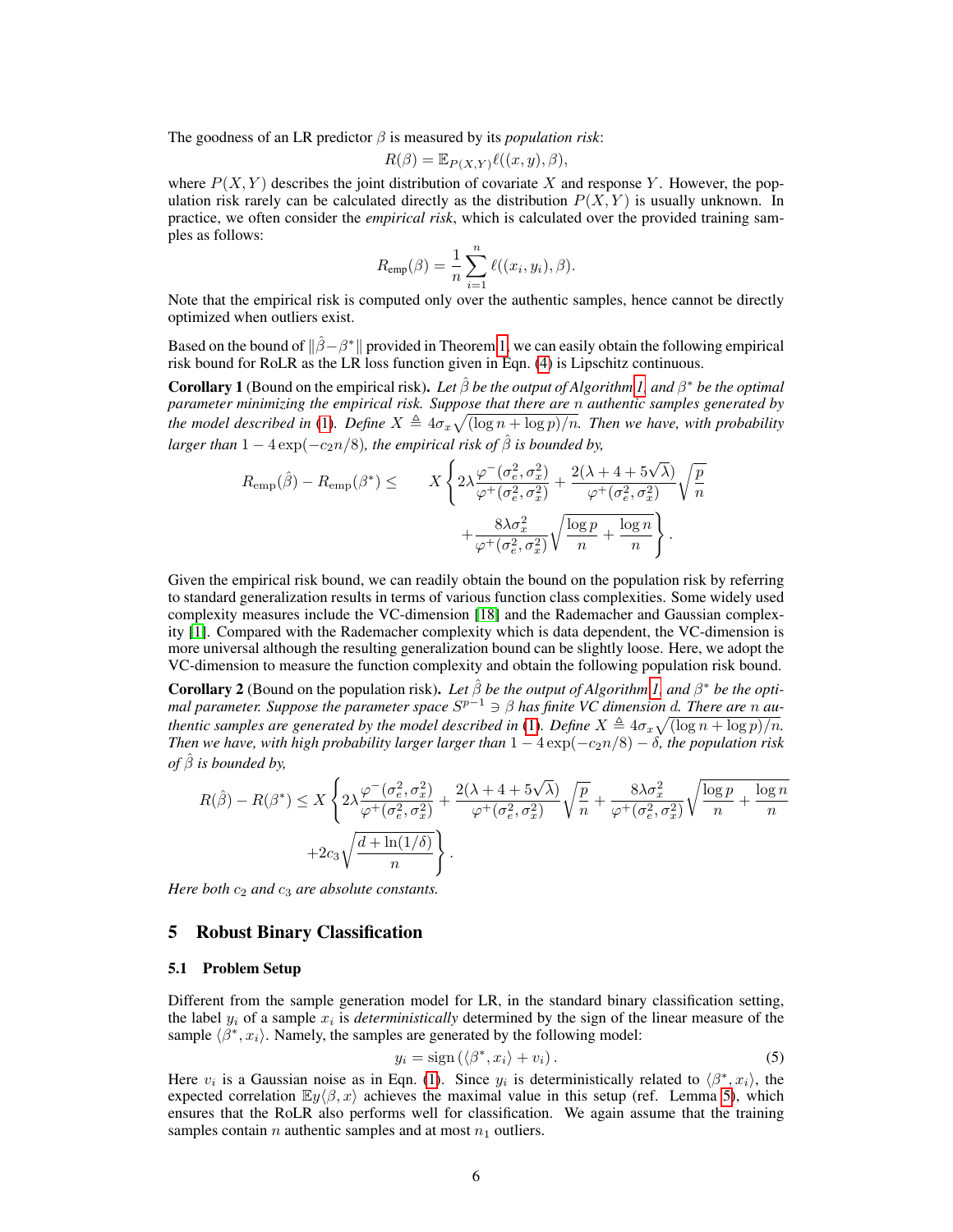#### 5.2 Performance Guarantee for Robust Classification

**Lemma 5.** *Fix*  $\beta \in S^{p-1}$ *. Suppose the sample*  $(x, y)$  *is generated by the model described in* (5)*. The expectation of the product*  $y(\beta, x)$  *is computed as:* 

$$
\mathbb{E}y\langle\beta,x\rangle = \sqrt{\frac{2\sigma_x^4}{\pi(\sigma_x^2 + \sigma_v^2)}}.
$$

Comparing the above result with the one in Lemma 3, here for the binary classification, we can exactly calculate the expectation of the correlation, and this expectation is always larger than that of the LR setting. The correlation depends on the signal-noise ratio  $\sigma_x/\sigma_e$ . In the noiseless case,  $\sigma_e$  = 0 and the expected correlation is  $\sigma_x \sqrt{2/\pi}$ , which is well known as the half-normal distribution. Similarly to analyzing RoLR for LR, based on Lemma 5, we can obtain the following performance guarantee for RoLR in solving classification problems.

**Theorem 2.** Let  $\hat{\beta}$  be the output of Algorithm 1, and  $\beta^*$  be the optimal parameter minimizing the *empirical risk. Suppose there are* n *authentic samples generated by the model described by* (5)*. Then we have, with large probability larger than*  $1 - 4 \exp(-c_2 n/8)$ *,* 

$$
\|\hat{\beta}-\beta^*\|_2 \leq 2\lambda + 2(\lambda + 4 + 5\sqrt{\lambda})\sqrt{\frac{(\sigma_e^2 + \sigma_x^2)\pi p}{2\sigma_x^4 n}} + 8\lambda\sqrt{\frac{(\sigma_e^2 + \sigma_x^2)\pi}{2}}\sqrt{\frac{\log p}{n} + \frac{\log n}{n}}.
$$

The proof of Theorem 2 is similar to that of Theorem 1. Also, similar to the LR case, based on the above parameter error bound, it is straightforward to obtain the empirical and population risk bounds of RoLR for classification. Due to the space limitation, here we only sketch how to obtain the risk bounds.

For the classification problem, the most natural loss function is the  $0 - 1$  loss. However,  $0 - 1$ loss function is non-convex, non-smooth, and we cannot get a non-trivial function value bound in terms of  $\|\hat{\beta} - \beta^*\|$  as we did for the logistic loss function. Fortunately, several convex surrogate loss functions for 0−1 loss have been proposed and achieve good classification performance, which include the hinge loss, exponential loss and logistic loss. These loss functions are all Lipschitz continuous and thus we can bound their empirical and then population risks as for logistic regression.

# 6 Simulations

In this section, we conduct simulations to verify the robustness of RoLR along with its applicability for robust binary classification. We compare RoLR with standard logistic regression which estimates the model parameter through maximizing the log-likelihood function.

We randomly generated the samples according to the model in Eqn. (1) for the logistic regression problem. In particular, we first sample the model parameter  $\beta \sim \mathcal{N}(0, I_p)$  and normalize it as  $\beta := \beta / ||\beta||_2$ . Here p is the dimension of the parameter, which is also the dimension of samples. The samples are drawn i.i.d. from  $x_i \sim \mathcal{N}(0, \Sigma_x)$  with  $\Sigma_x = I_p$ , and the Gaussian noise is sampled as  $v_i \sim \mathcal{N}(0, \sigma_e)$ . Then, the sample label  $y_i$  is generated according to  $\mathbb{P}\{y_i = +1\} = \tau(\langle \beta, x_i \rangle + v_i)$ for the LR case. For the classification case, the sample labels are generated by  $y_i = sign(\langle \beta, x_i \rangle + v_i)$ and additional  $n_t = 1,000$  authentic samples are generated for testing. The entries of outliers  $x_o$  are i.i.d. random variables from uniform distribution  $[-\sigma_o, \sigma_o]$  with  $\sigma_o = 10$ . The labels of outliers are generated by  $y_o = sign(\langle -\beta, x_o \rangle)$ . That is, outliers follow the model having opposite sign as inliers, which according to our experiment, is the most adversarial outlier model. The ratio of outliers over inliers is denoted as  $\lambda = n_1/n$ , where  $n_1$  is the number of outliers and n is the number of inliers. We fix  $n = 1,000$  and the  $\lambda$  varies from 0 to 1.2, with a step of 0.1.

We repeat the simulations under each outlier fraction setting for 10 times and plot the performance (including the average and the variance) of RoLR and ordinary LR versus the ratio of outliers to inliers in Figure 2. In particular, for the task of logistic regression, we measure the performance by the parameter prediction error  $\|\hat{\beta} - \beta^*\|$ . For classification, we use the classification error rate on test samples –  $\#(\hat{y}_i \neq y_i)/n_t$  – as the performance measure. Here  $\hat{y}_i = \text{sign}(\hat{\beta}^\top x_i)$  is the predicted label for sample  $x_i$  and  $y_i$  is the ground truth sample label. The results, shown in Figure 2,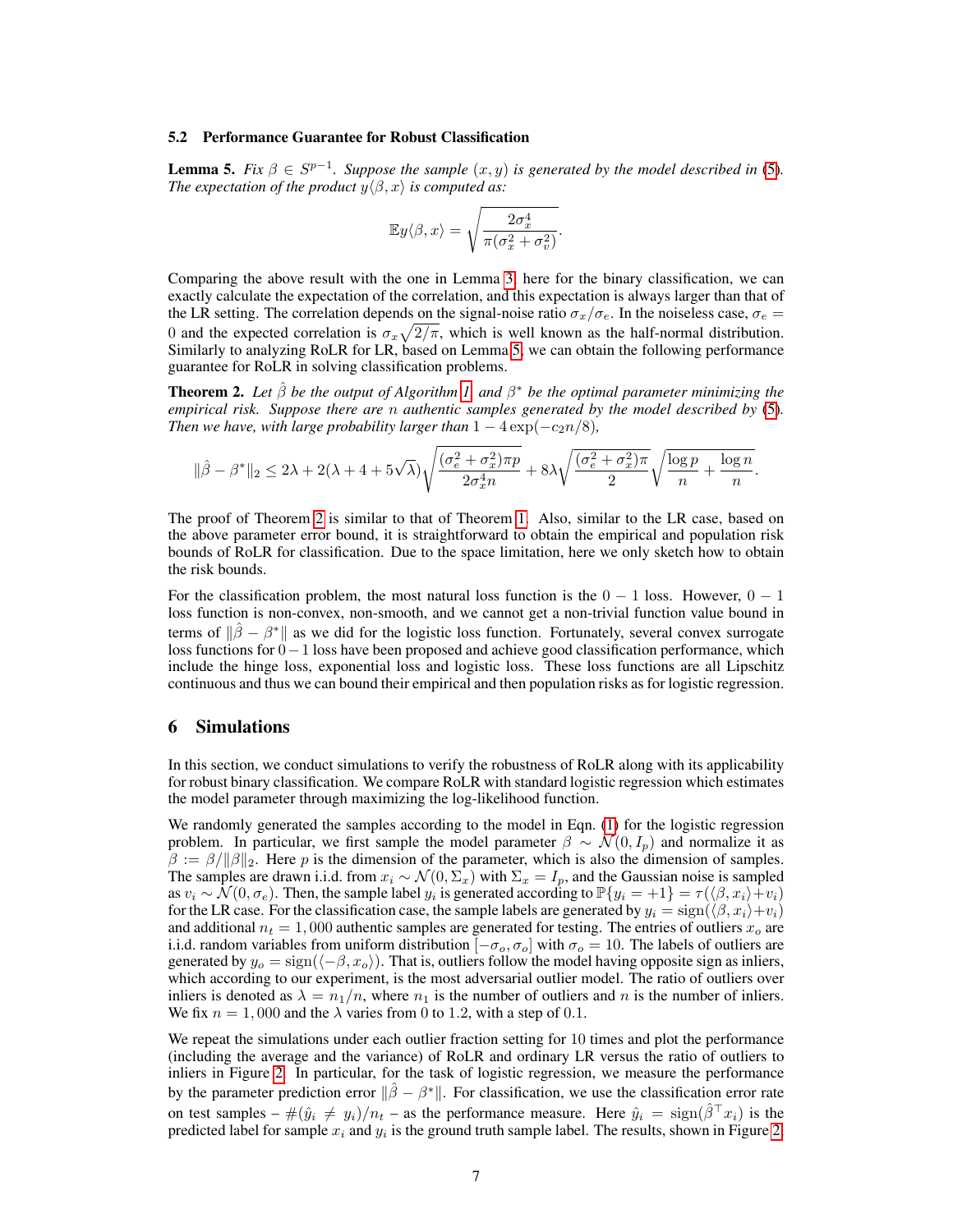

Figure 2: Performance comparison between RoLR, ordinary LR and LR with the thresholding preprocessing as in RoLR (LR+P) for (a) regression parameter estimation and (b) classification, under the setting of  $\sigma_e = 0.5$ ,  $\sigma_o = 10$ ,  $p = 20$  and  $n = 1,000$ . The simulation is repeated for 10 times.

clearly demonstrate that RoLR performs much better than standard LR for both tasks. Even when the outlier fraction is small ( $\lambda = 0.1$ ), RoLR already outperforms LR with a large margin. From Figure 2(a), we observe that when  $\lambda \geq 0.3$ , the parameter estimation error of LR reaches around 1.3, which is pretty unsatisfactory since simply outputting a trivial solution  $\hat{\beta} = 0$  has an error of 1 (recall  $\|\beta^*\|_2 = 1$ ). In contrast, RoLR guarantees the estimation error to be around 0.5, even though  $\lambda = 0.8$ , *i.e.*, around 45% of the samples are outliers. To see the role of preprocessing in RoLR, we also apply such preprocessing to LR and plot its performance as "LR+P" in the figure. It can be seen that the preprocessing step indeed helps remove certain outliers with large magnitudes. However, when the fraction of outliers increases to  $\lambda = 0.5$ , more outliers with smaller magnitudes than the pre-defined threshold enter the remained samples and increase the error of "LR+P" to be larger than 1. This demonstrates maximizing the correlation is more essential than the thresholding for the robustness gain of RoLR. From results for classification, shown in Figure 2(b), we observe that again from  $\lambda = 0.2$ , LR starts to breakdown. The classification error rate of LR achieves 0.8, which is even worse than random guess. In contrast, RoLR still achieves satisfactory classification performance with classification error rate around 0.4 even with  $\lambda \to 1$ . But when  $\lambda > 1$ , RoLR also breaks down as outliers dominate in the training samples.

When there is no outliers, with the same inliers ( $n = 1 \times 10^3$  and  $p = 20$ ), the error of LR in logistic regression estimation is 0.06 while the error of RoLR is 0.13. Such performance degradation in RoLR is due to that RoLR maximizes the linear correlation statistics instead of the likelihood as in LR in inferring the regression parameter. This is the price RoLR needs to pay for the robustness. We provide more investigations and also results for real large data in the supplementary material.

# 7 Conclusions

We investigated the problem of logistic regression (LR) under a practical case where the covariate matrix is adversarially corrupted. Standard LR methods were shown to fail in this case. We proposed a novel LR method, RoLR, to solve this issue. We theoretically and experimentally demonstrated that RoLR is robust to the covariate corruptions. Moreover, we devised a linear programming algorithm to solve RoLR, which is computationally efficient and can scale to large problems. We further applied RoLR to successfully learn classifiers from corrupted training samples.

#### Acknowledgments

The work of H. Xu was partially supported by the Ministry of Education of Singapore through AcRF Tier Two grant R-265-000-443-112. The work of S. Mannor was partially funded by the Intel Collaborative Research Institute for Computational Intelligence (ICRI-CI) and by the Israel Science Foundation (ISF under contract 920/12).